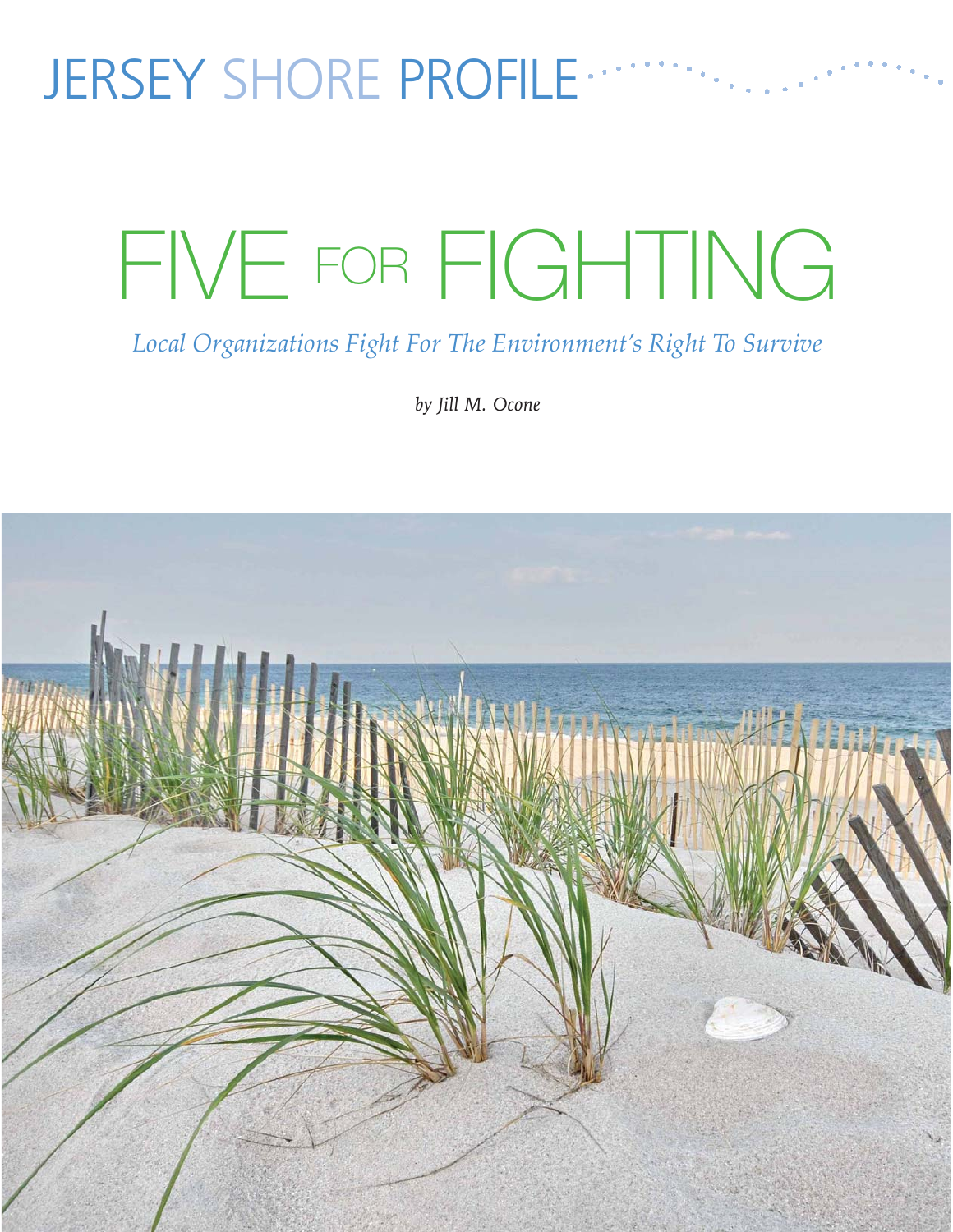

*Right: Clean Ocean Action's bi-annual Beach Sweeps is one of the longest running clean-up events in the U.S. This year's Fall Beach Sweeps will be held on October 25 on beaches throughout New Jersey.*

*Below: Bay Head's beach.*



 *The Jersey Shore…its ocean, sea life, beaches, dunes, and bays…with so much of the natural being the dominant feature of the region, the mission of many local environmental organizations is to protect its resources.* 

 *But how does each organization differentiate itself among so many seemingly similar groups? Here are five that each do their part while working together to fight for the Jersey Shore's environmental survival.*

#### **Clean Water Action: Protecting New Jersey's Health, Water, and Environment**

 Clean Water Action (CWA) is a national organization founded in 1972 with a strong presence at the Jersey Shore since 1982. Their founding Executive Director, David Zwick, helped write and secure passage of the original federal Clean Water Act in 1972, hence their name.

 "CWA speaks truth to power, and we aren't afraid to take chances," says Amy Goldsmith, CWA State Director. "We've won important substantive victories nationally, in Trenton, and locally that have had a huge impact on the quality of life at the Jersey Shore. We push policy makers to put clean water, clean air, and public health first, and encourage lawmakers to make polluters, not taxpayers, pay to clean up their mess. Our door-to-door canvass and extensive email list enable us to educate citizens about important issues in their backyards and beyond, and helps the organization keep its finger on the pulse of what's important to residents."

 Through its new Clean Water Champs program, CWA offers shore residents an opportunity to both volunteer and learn about home composting, building rain barrels, green cleaning, becoming a citizen advocate for the environment, and more.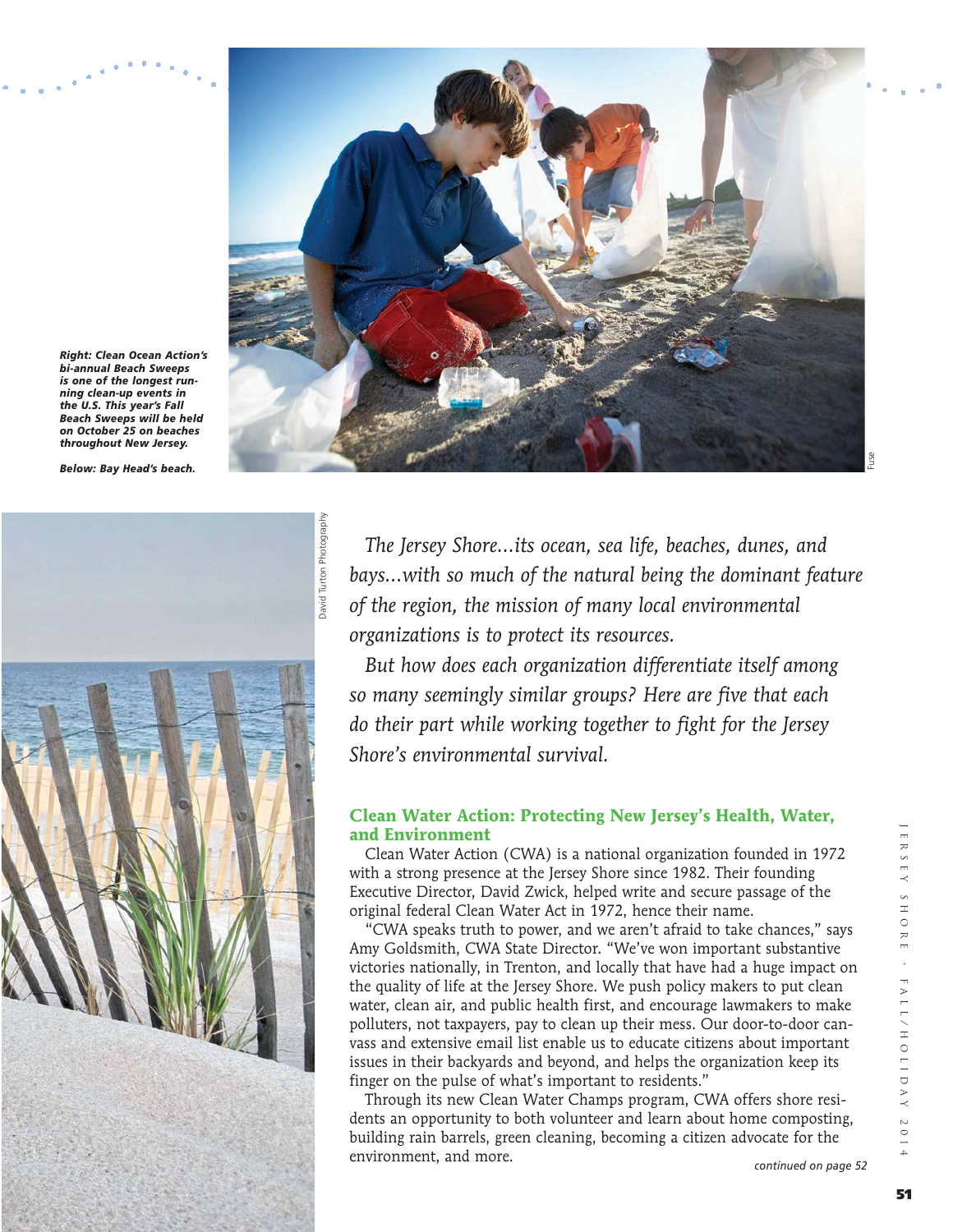### JERSEY SHORE PROFILE *FIVE FOR FIGHTING, continued from page 51*

 CWA also serves as the "go-to" organization for grassroots groups fighting important issues in the area. "GRAMMES (Grandmothers, Mothers, and More for Energy Safety) is a great example," says Janet Tauro, Co-Founder of GRAMMES and now CWA N.J. Board Chair.

 CWA provided GRAMMES with guidance and support to fight for more oversight of safety issues at the Oyster Creek nuclear plant and secure its shutdown in 2019, ten years earlier than originally proposed.

 "You could call this the David vs. Goliath fight along Barnegat Bay; a group of citizens taking on one of the most powerful corporations in America, Exelon, the owners of Oyster Creek in Lacey Township," said Tauro. "And it's not over. We are going to continue to be vigilant

and pro-active in shining a light on safety issues like the storage of 750 metric tons of radioactive waste that's on site."

 There are 175,000 Garden State CWA members with the largest percentage in Monmouth and Ocean Counties where their community canvasses have been active for over thirty years. "Our membership gives us our strength—donations large and small enable us to have

more power to make the changes we seek," said Goldsmith. "We've got our boots-on-the-ground and have a long record of winning in ways that make a difference, whether it's at the Shore or in your home, school, workplace, or community."

 CWA worked with hundreds of towns, schools, institutions, and even the Garden State Parkway to significantly curb the use of toxic pesticides, thereby reducing water pollution and limiting exposure to children, people, and pets. The warning flags seen on many lawns were the result of CWA's efforts in Trenton. They co-led efforts with other organizations to pass the strongest-inthe-nation fertilizer bill to protect Barnegat Bay and other waters from

excessive nutrient pollution.

 After a possible cancer cluster was discovered in Toms River, due to contaminated well water, CWA helped secure amendments to the federal Safe Drinking Water Act to provide additional protections of the nation's "source (drinking) waters" and increase consumer access to information about their tap water.

 Drinking water utilities are now required to issue "easy to read" annual water quality reports to customers. These reports helped CWA work with Monmouth and Ocean County residents to protect drinking water from contaminants like disinfectant-by-products (DBPs). DBPs form when disinfectants react with natural organic matter, such as leaves, and have been linked to nervous system disorders, birth defects, and cancer.



*The Clean Water Action staff at a Stop Fracking Waste Lobby Day at the Statehouse, June 2014.*

 Additionally, In January 2014, CWA co-led the effort that stopped a frack gas pipeline from being built in the Pinelands, a national treasure and the source of drinking water for millions. "This was an incredible victory involving local residents, environmental groups, and our own staff, volunteers, and members working tirelessly and sometimes roundthe-clock to defeat the pipeline," said David Pringle, CWA Campaign Director.

 For 2015, CWA's goals include: 1) implementing a green infrastructure pilot program on a local level to reduce flooding and enhance resiliency against future routine and superstorms and climate change impacts; 2) co-leading the N.J. Free coalition

with a goal to require N.J. to power itself up with thirty percent renewable energy by 2025 and eighty percent by 2050; 3) expanding its Zero Waste efforts—reduce, reuse, recycle, and compost—in cities and suburbs in order to minimize the burying and burning of trash in our landfills and incinerators; 4) implementing Pesticide Free Zones in Monmouth and Ocean County parks to reduce toxic exposure to kids and recreational users.

 "In all our work, political accountability is key—decision makers need support to do the right thing and be held to account when they don't," said Pringle. "From the climate crisis to the degradation of Barnegat Bay, drinking water, and cancer clusters to over reliance on nuclear and fossil fuels, the stakes are huge. Clean water, clean energy, and a clean economy are second to none."

 *To learn more, volunteer, or donate, please visit Clean Water Action New Jersey's website at www.cleanwateraction. org/njef.*

#### **Clean Water Action New Jersey**

198 Brighton Avenue, Long Branch, NJ 07740 (732) 963-9714 www.cleanwateraction.org/njef **Facebook**: www.facebook.com/Clean WaterActionNJ **Twitter**: @cleanwaternj

#### **Clean Ocean Action: Making Waves to Save our Seas**

 Clean Ocean Action (COA) was formed in 1984 to investigate the sources, effects, and solutions of ocean pollution. COA works to protect waterways using science, law, research, education, and citizen action.

 The mission of COA is to improve the degraded water qualities of the ocean off the New Jersey/New York coast. An active, grassroots environmental organization for over thirty years, COA is, in a way, the "parent" organization of over 125 boating, business, community, conservation, diving, environmental, fishing, religious, service, student, surfing, and women's groups. Together, they work to clean up and protect the waters of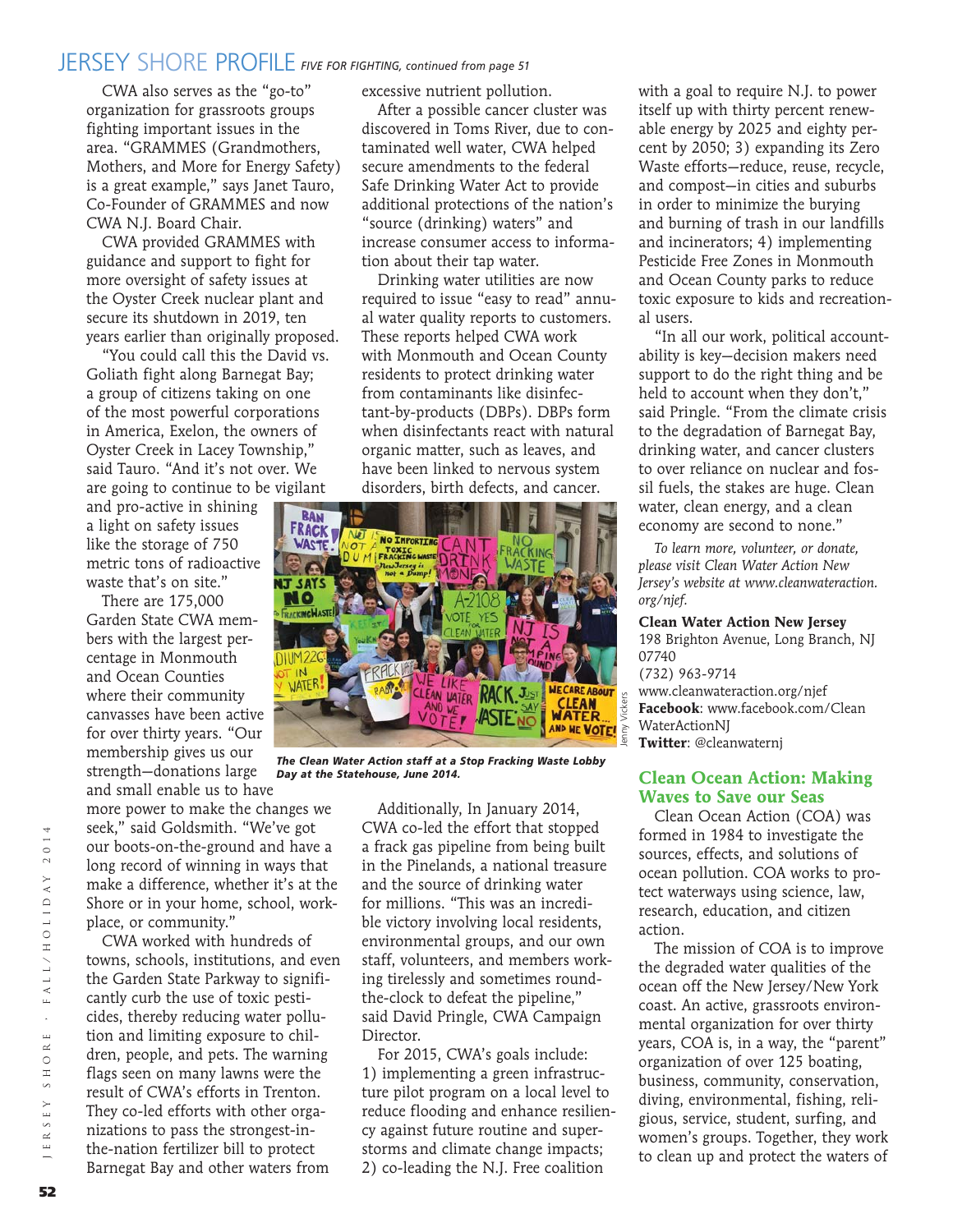

*Volunteers at a Clean Ocean Action Beach Sweeps event at Ideal Beach in Middletown.*

the New York bight.

 A recent and unexpected victory for COA came during the summer of 2014, when the Rutgers Ocean Seismic Study off the New Jersey Coast was postponed to next summer. The controversial study, which sends seismic blasts into the ocean floor, with possible harm to marine life, was halted due to equipment malfunctions, but that was good news for organizations such as COA. Executive Director Cindy Zipf said, "It is a victory for marine life this summer, and for the state of New Jersey and thousands of citizens that have rallied to their defense… now time is on our side and we will demand that the permitting process have robust congressional and state oversight and ample time for public review. We, the people, will be prepared and organized to advocate on behalf of New Jersey marine life to stop this dangerous experiment."

 COA's bi-annual Beach Sweeps is one of the longest running cleanup events in the United States and perhaps worldwide. In 1985, the first Beach Sweep was held at Sandy Hook with only seventy-five volunteers. Fast forward to 2014, where the Beach Sweeps now take place not only along New Jersey's coastline but also along inland waterways such as lakes and rivers. Each piece of debris removed from all locations is logged from every Beach Sweep. Individual volunteers along with school and community groups comprise the

total of over 101,000 volunteers who have participated in the Beach Sweeps, with over 5.19 million pieces of debris removed from New Jersey beaches. The annual Beach Sweeps are held every April and October.

 COA supports such initiatives as New Jersey's Artificial Reef Program, President Obama's Ocean Policy Task Force, the Clean Ocean Zone, efforts to improve water quality related laws and policies, and increasing awareness of non-point source pollution. In addition, COA offers educational programs including the Student Summit, Student Ocean Advocates, Barnegat Bay Buddy Challenge, and Wreck Pond Pals, as well as topical educational presentations.

 COA's leadership is excited to announce its newest initiative, the Municipal Blue Star Program. Launched in September 2014, any municipality registered or certified with Sustainable New Jersey is eligible to work toward a Blue Star Award by reducing stormwater pollution and improving water quality. "Blue Star combines the visionary Sustainable New Jersey Program with COA's focus on water quality protection," said Zipf. "It will help communities become leaders in environmental stewardship, and ensure the vitality of a clean coastal ecosystem and economy." COA hopes

that municipal leaders, Green Team members, environmental groups, and Sustainability and Clean Community Program Managers will get involved in the Municipal Blue Star Program to help improve and protect local water quality.

 *To learn more about the Beach Sweeps, please visit www.cleanoceanaction.org/ index.php?id=aboutbeachsweeps.* 

 *To volunteer, donate, or get involved, visit www.cleanoceanaction.org/index. php?id=126.*

#### **Clean Ocean Action**

18 Hartshorne Drive, Suite 2, Highlands, NJ 07732 (732) 872-0111 www.cleanoceanaction.org **Facebook**: www.facebook.com/Clean Ocean **Twitter**: @cleanocean **Instagram**: instagram.com/cleanocean action

#### **Alliance for a Living Ocean: Managing Water from "The Raindrop to the Ocean"**

 The mission of the Alliance for a Living Ocean (ALO) is to promote and maintain clean water and a healthy coastal environment through education, research, and active participation. Based on Long Beach Island, the organization works with the LBI community. "This keeps us connected and in tune with the issues and people of our home," said *continued on page 54*



*Seining at a "Sea Critter Roundup" event on Long Beach Island—one of the many programs offered by the Alliance for a Living Ocean.*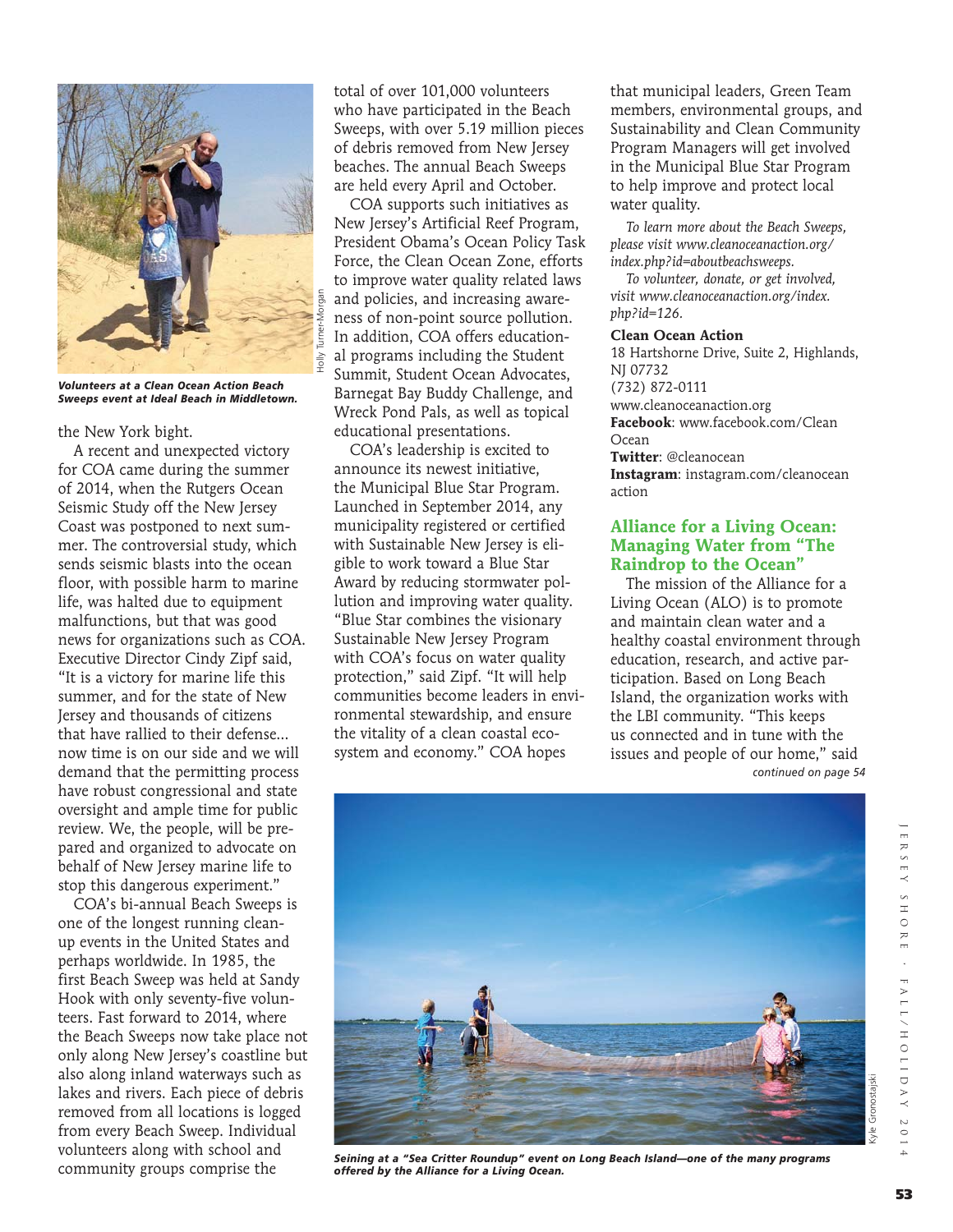## JERSEY SHORE PROFILE *FIVE FOR FIGHTING, continued from page 53*

Executive Director Kyle Gronostajski.

 ALO was founded in 1987 after a fifty-mile garbage slick, including medical waste, loomed off the coast of New Jersey. A group of concerned citizens led by Karen Kiss, Ken Smith, and John Woodland formed with the goals of identifying the source of the ocean pollution and focusing public attention on the problem of ocean dumping.

 Over the years, ALO has been instrumental in raising awareness through its Hands Across the Beach campaign, Earth Day cleanups, and Adopt a Beach campaigns, as well as taking a leading role in passing the Clean Water Enforcement Act and in closing the Fresh Kills landfill. ALO has received numerous awards for their environmental efforts, including the 1999 Governor's Award for the Environment.

 Through educational programs, local activities, and promoting legislative action, ALO has focused on the issues of ocean dumping, plastics recycling, non-source point pollution, and opposing a natural gas pipeline along New Jersey.

 2014 marks the sixth year for ALO's Long Beach Island Longboard Classic surf contest, which raises funds to support the organization's

missions and educational programs. Gronostajski said that another goal reached in 2014 was increasing the number of partners that ALO collaborates with, which results in the ability to provide more education and outreach programs to the public.

 *To join the Alliance for a Living Ocean as a member, volunteer, or donate, visit www.livingocean.org/join.htm.*

**Alliance for a Living Ocean** P.O. Box 2250, Long Beach Township, NJ 08008-2250 (609) 494-7800 www.livingocean.org **Facebook**: www.facebook.com/alliance foralivingocean **Twitter**: @livingocean **Instagram**: instagram.com/alo\_lbi

 *Barnegat Bay, a brackish extension of the Atlantic Ocean, runs along the coast of Ocean County for approximately forty-two miles. The two barrier islands along the bay begin in Point Pleasant Beach and run south through Long Beach Island.* 

 *The bay's ecosystem has struggled to survive over the years as a result of both human and natural influences. As such, the two important environmental organizations that follow focus exclusively on the bay and its resources.*



environmental benefit of shellfish in the Barnegat Bay ecosystem. What is unique about RCB is that it provides volunteers with hands-on experiences to help repopulate the Barnegat Bay estuary with shellfish, including growing and maintaining millions of clams and oysters.

**ReClam The Bay: Promoting Environmental Involvement**

 RCB's mission is to involve the general public in their campaign so that they will understand that the quality of water in the bay ecosystem (including the coastal bay and its watersheds), and the quality of the shellfish they eat, are their responsibility. By helping with the care, feeding, and life cycle of the shellfish, citizens can see firsthand how important these clams and oysters are to the bay environment.

 "We enable people to participate in caring for about one million shellfish each year. We then release the shellfish into Barnegat Bay," said Rick Bushnell, president of RCB. "By learning how to care for the tiny animals, they learn how to care for the bay. Since the 'babies' that volunteers raised are in the bay, people want to change their behavior to improve the habitat for their babies."

 RCB works closely with the Barnegat Bay Shellfish Restoration Program (BBSRP), which was established by the Rutgers Cooperative Extension of Ocean County. Handson volunteers, with the BBSRP and RCB, build and maintain clam nurseries to rear baby clams that will eventually repopulate the bay. Volunteers attend many hours of training so that they are aware of what they need to do to properly care for the baby shellfish.

 Bushnell explained RCB strives to reach and teach as many people as possible. "We do that by providing education at the eight shellfish nurseries located all around the forty mile long Barnegat Bay, a variety of scheduled educations sessions, and fairs and festivals throughout the sum the Bay enables the public to participate in caring for about one million shellfish each **reach into a summer.** In the winter, we reach into vear, which are then released into Barnegat Bay.

Wes Dalzell



Jersey shore • FALL/HOLIDAY 2014

 $\overline{\phantom{a}}$  $\overline{u}$ 

SHOR

JERSEY

**FALL/HOLIDAY** 

 $2014$